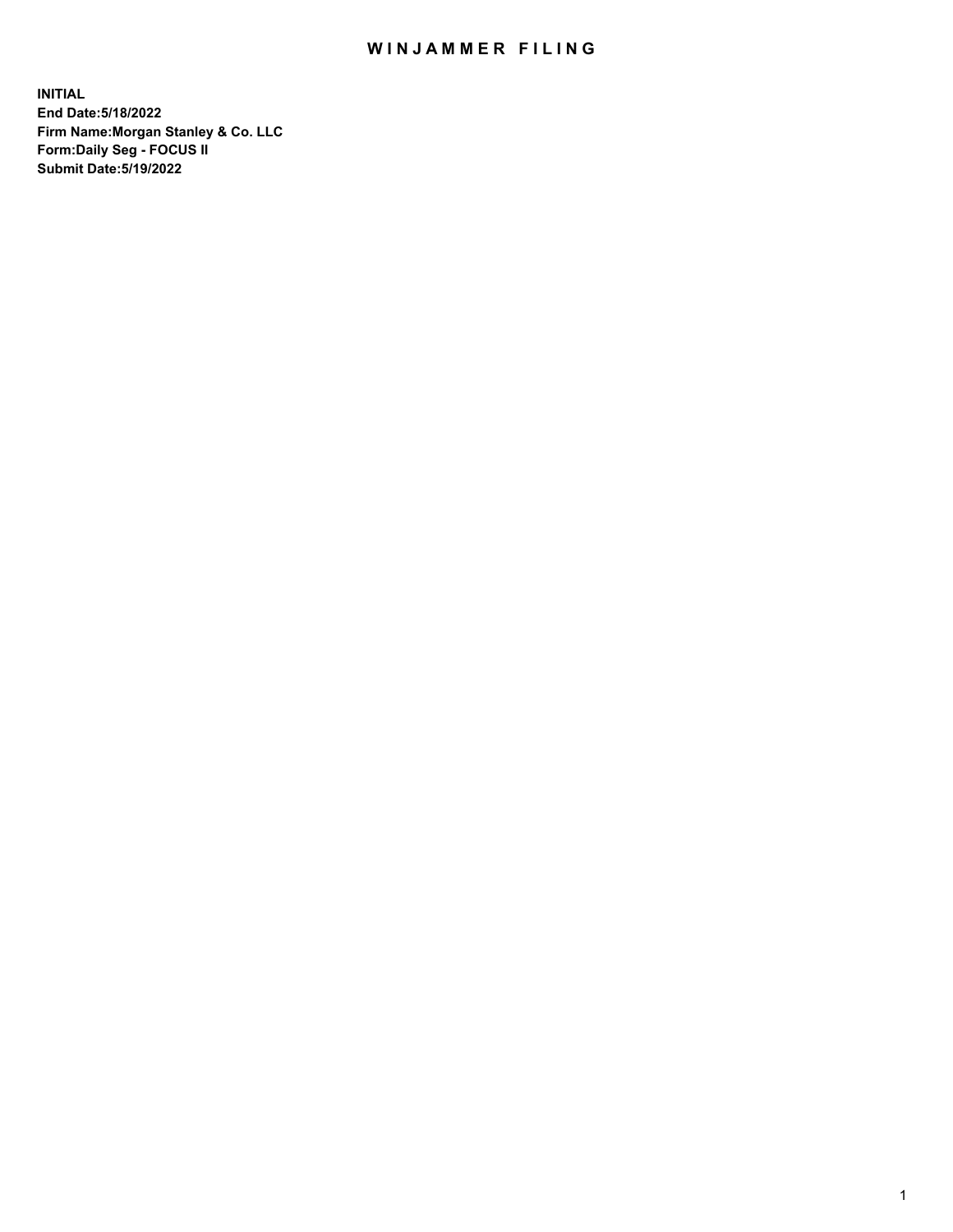**INITIAL End Date:5/18/2022 Firm Name:Morgan Stanley & Co. LLC Form:Daily Seg - FOCUS II Submit Date:5/19/2022 Daily Segregation - Cover Page**

| Name of Company                                                                                                                                                                                                                                                                                                                | Morgan Stanley & Co. LLC                               |
|--------------------------------------------------------------------------------------------------------------------------------------------------------------------------------------------------------------------------------------------------------------------------------------------------------------------------------|--------------------------------------------------------|
| <b>Contact Name</b>                                                                                                                                                                                                                                                                                                            | <b>Ikram Shah</b>                                      |
| <b>Contact Phone Number</b>                                                                                                                                                                                                                                                                                                    | 212-276-0963                                           |
| <b>Contact Email Address</b>                                                                                                                                                                                                                                                                                                   | Ikram.shah@morganstanley.com                           |
| FCM's Customer Segregated Funds Residual Interest Target (choose one):<br>a. Minimum dollar amount: ; or<br>b. Minimum percentage of customer segregated funds required:% ; or<br>c. Dollar amount range between: and; or<br>d. Percentage range of customer segregated funds required between:% and%.                         | 235,000,000<br><u>0</u><br>0 <sup>0</sup><br><u>00</u> |
| FCM's Customer Secured Amount Funds Residual Interest Target (choose one):<br>a. Minimum dollar amount: ; or<br>b. Minimum percentage of customer secured funds required:% ; or<br>c. Dollar amount range between: and; or<br>d. Percentage range of customer secured funds required between:% and%.                           | 140,000,000<br><u>0</u><br><u>00</u><br>00             |
| FCM's Cleared Swaps Customer Collateral Residual Interest Target (choose one):<br>a. Minimum dollar amount: ; or<br>b. Minimum percentage of cleared swaps customer collateral required:% ; or<br>c. Dollar amount range between: and; or<br>d. Percentage range of cleared swaps customer collateral required between:% and%. | 92,000,000<br><u>0</u><br><u>00</u><br>00              |

Attach supporting documents CH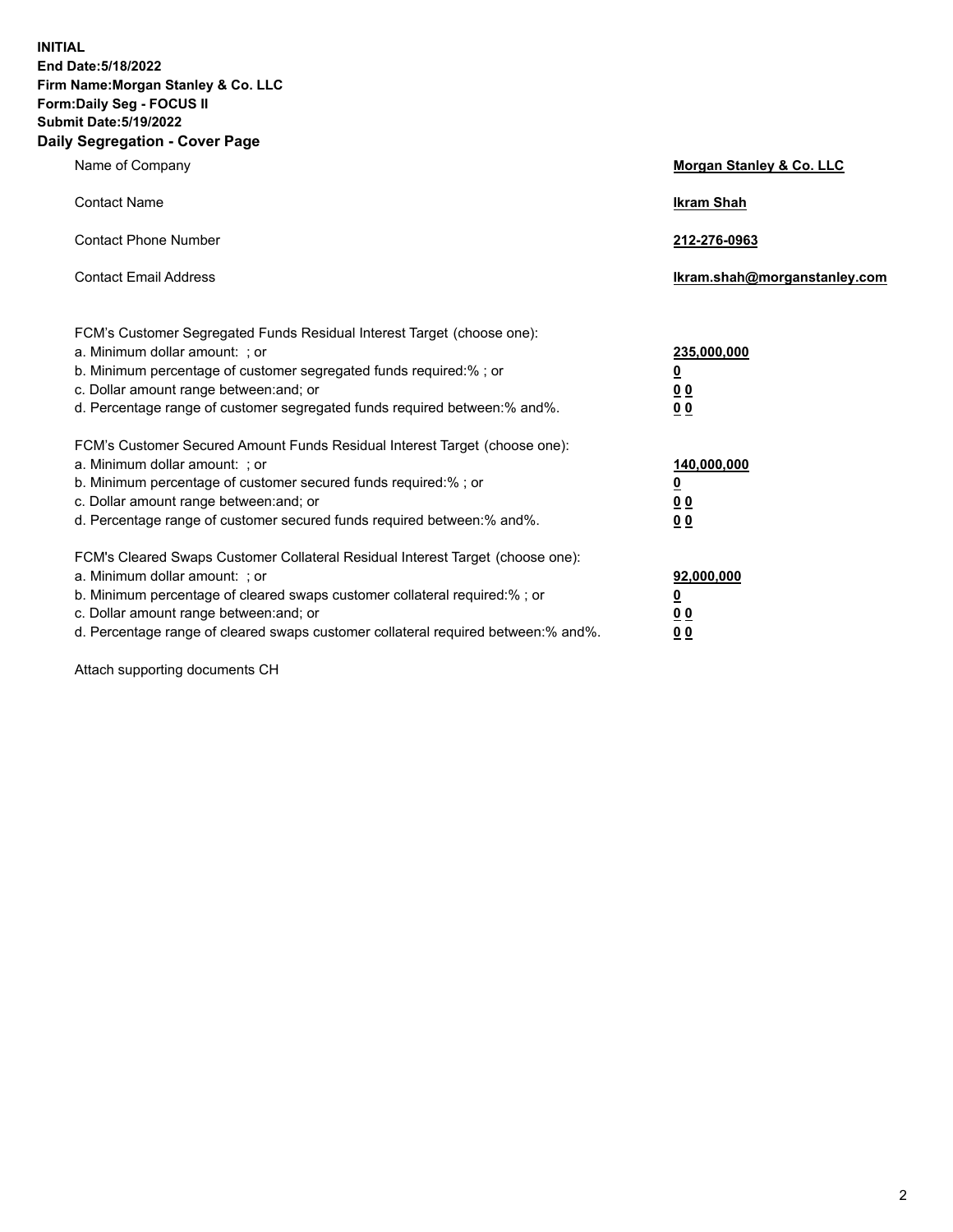## **INITIAL End Date:5/18/2022 Firm Name:Morgan Stanley & Co. LLC Form:Daily Seg - FOCUS II Submit Date:5/19/2022**

## **Daily Segregation - Secured Amounts**

Foreign Futures and Foreign Options Secured Amounts Amount required to be set aside pursuant to law, rule or regulation of a foreign government or a rule of a self-regulatory organization authorized thereunder 1. Net ledger balance - Foreign Futures and Foreign Option Trading - All Customers A. Cash **5,938,918,794** [7315] B. Securities (at market) **2,694,357,353** [7317] 2. Net unrealized profit (loss) in open futures contracts traded on a foreign board of trade **207,540,525** [7325] 3. Exchange traded options a. Market value of open option contracts purchased on a foreign board of trade **35,905,668** [7335] b. Market value of open contracts granted (sold) on a foreign board of trade **-23,898,345** [7337] 4. Net equity (deficit) (add lines 1. 2. and 3.) **8,852,823,995** [7345] 5. Account liquidating to a deficit and account with a debit balances - gross amount **172,587,535** [7351] Less: amount offset by customer owned securities **-171,753,383** [7352] **834,152** [7354] 6. Amount required to be set aside as the secured amount - Net Liquidating Equity Method (add lines 4 and 5) 7. Greater of amount required to be set aside pursuant to foreign jurisdiction (above) or line 6. FUNDS DEPOSITED IN SEPARATE REGULATION 30.7 ACCOUNTS 1. Cash in banks A. Banks located in the United States **501,639,440** [7500] B. Other banks qualified under Regulation 30.7 **126,210,587** [7520] **627,850,027** 2. Securities A. In safekeeping with banks located in the United States **1,553,751,751** [7540] B. In safekeeping with other banks qualified under Regulation 30.7 **115,623,196** [7560] **1,669,374,947** 3. Equities with registered futures commission merchants A. Cash **30,498,609** [7580] B. Securities **0** [7590] C. Unrealized gain (loss) on open futures contracts **-3,770,270** [7600] D. Value of long option contracts **0** [7610] E. Value of short option contracts **0** [7615] **26,728,339** [7620] 4. Amounts held by clearing organizations of foreign boards of trade A. Cash **0** [7640] B. Securities **0** [7650] C. Amount due to (from) clearing organization - daily variation **0** [7660] D. Value of long option contracts **0** [7670] E. Value of short option contracts **0** [7675] **0** [7680] 5. Amounts held by members of foreign boards of trade A. Cash **5,496,513,239** [7700] B. Securities **1,024,982,406** [7710] C. Unrealized gain (loss) on open futures contracts **211,310,796** [7720] D. Value of long option contracts **35,905,668** [7730] E. Value of short option contracts **-23,898,345** [7735] **6,744,813,764** 6. Amounts with other depositories designated by a foreign board of trade **0** [7760] 7. Segregated funds on hand **0** [7765] 8. Total funds in separate section 30.7 accounts **9,068,767,077** [7770] 9. Excess (deficiency) Set Aside for Secured Amount (subtract line 7 Secured Statement

Page 1 from Line 8) 10. Management Target Amount for Excess funds in separate section 30.7 accounts **140,000,000** [7780]

11. Excess (deficiency) funds in separate 30.7 accounts over (under) Management Target **75,108,930** [7785]

**0** [7305]

**8,853,658,147** [7355]

## **8,853,658,147** [7360]

[7530]

[7570]

[7740] **215,108,930** [7380]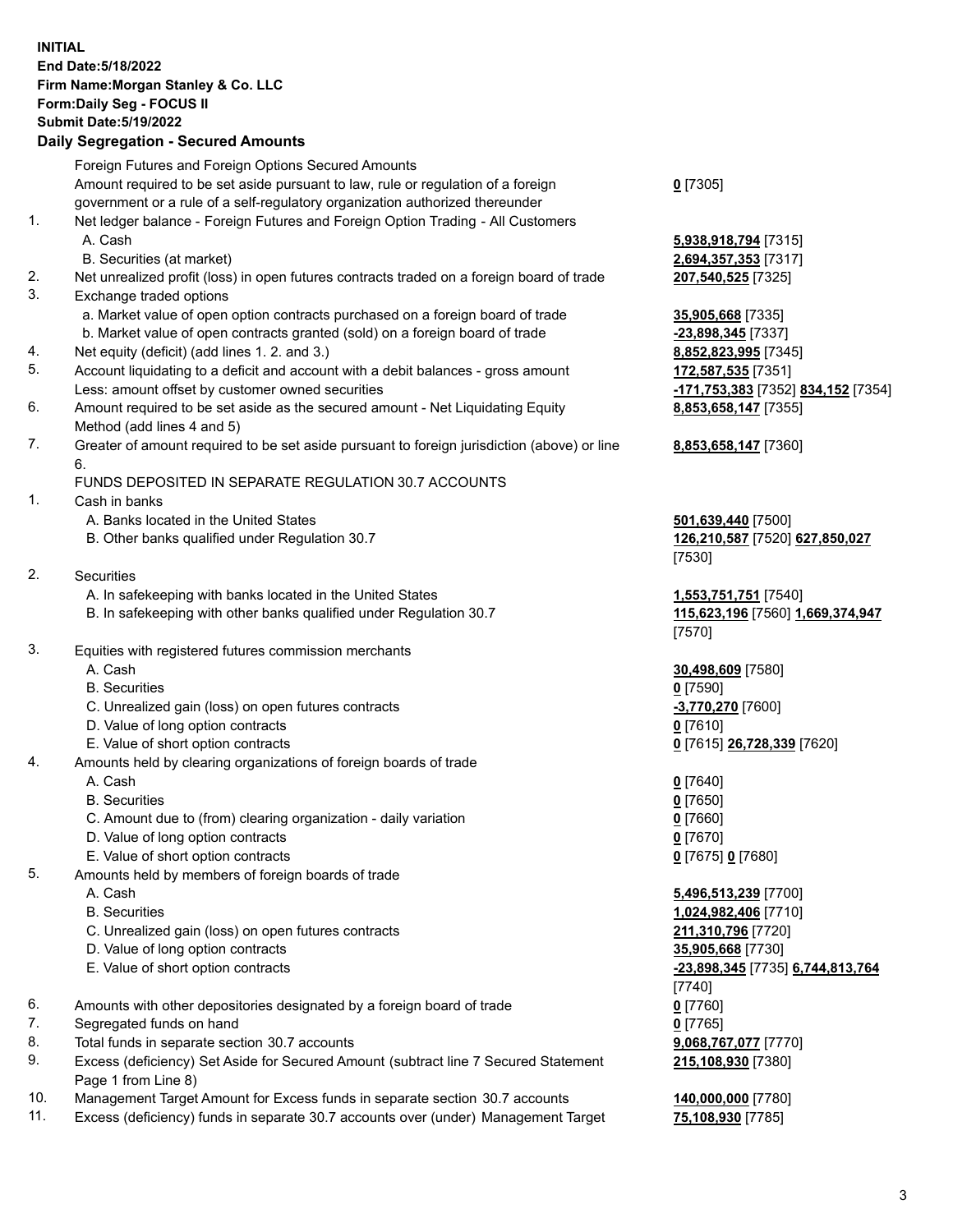**INITIAL End Date:5/18/2022 Firm Name:Morgan Stanley & Co. LLC Form:Daily Seg - FOCUS II Submit Date:5/19/2022 Daily Segregation - Segregation Statement** SEGREGATION REQUIREMENTS(Section 4d(2) of the CEAct) 1. Net ledger balance A. Cash **21,710,571,527** [7010] B. Securities (at market) **9,193,602,578** [7020] 2. Net unrealized profit (loss) in open futures contracts traded on a contract market **-5,102,803,457** [7030] 3. Exchange traded options A. Add market value of open option contracts purchased on a contract market **3,177,562,494** [7032] B. Deduct market value of open option contracts granted (sold) on a contract market **-2,417,449,251** [7033] 4. Net equity (deficit) (add lines 1, 2 and 3) **26,561,483,891** [7040] 5. Accounts liquidating to a deficit and accounts with debit balances - gross amount **1,384,603,215** [7045] Less: amount offset by customer securities **-1,382,667,980** [7047] **1,935,235** [7050] 6. Amount required to be segregated (add lines 4 and 5) **26,563,419,126** [7060] FUNDS IN SEGREGATED ACCOUNTS 7. Deposited in segregated funds bank accounts A. Cash **2,039,578,762** [7070] B. Securities representing investments of customers' funds (at market) **0** [7080] C. Securities held for particular customers or option customers in lieu of cash (at market) **3,343,035,029** [7090] 8. Margins on deposit with derivatives clearing organizations of contract markets A. Cash **15,209,398,143** [7100] B. Securities representing investments of customers' funds (at market) **0** [7110] C. Securities held for particular customers or option customers in lieu of cash (at market) **5,697,653,983** [7120] 9. Net settlement from (to) derivatives clearing organizations of contract markets **-262,091,564** [7130] 10. Exchange traded options A. Value of open long option contracts **3,177,562,494** [7132] B. Value of open short option contracts **-2,417,449,251** [7133] 11. Net equities with other FCMs A. Net liquidating equity **10,283,620** [7140] B. Securities representing investments of customers' funds (at market) **0** [7160] C. Securities held for particular customers or option customers in lieu of cash (at market) **0** [7170] 12. Segregated funds on hand **152,913,566** [7150] 13. Total amount in segregation (add lines 7 through 12) **26,950,884,782** [7180] 14. Excess (deficiency) funds in segregation (subtract line 6 from line 13) **387,465,656** [7190] 15. Management Target Amount for Excess funds in segregation **235,000,000** [7194]

16. Excess (deficiency) funds in segregation over (under) Management Target Amount Excess

**152,465,656** [7198]